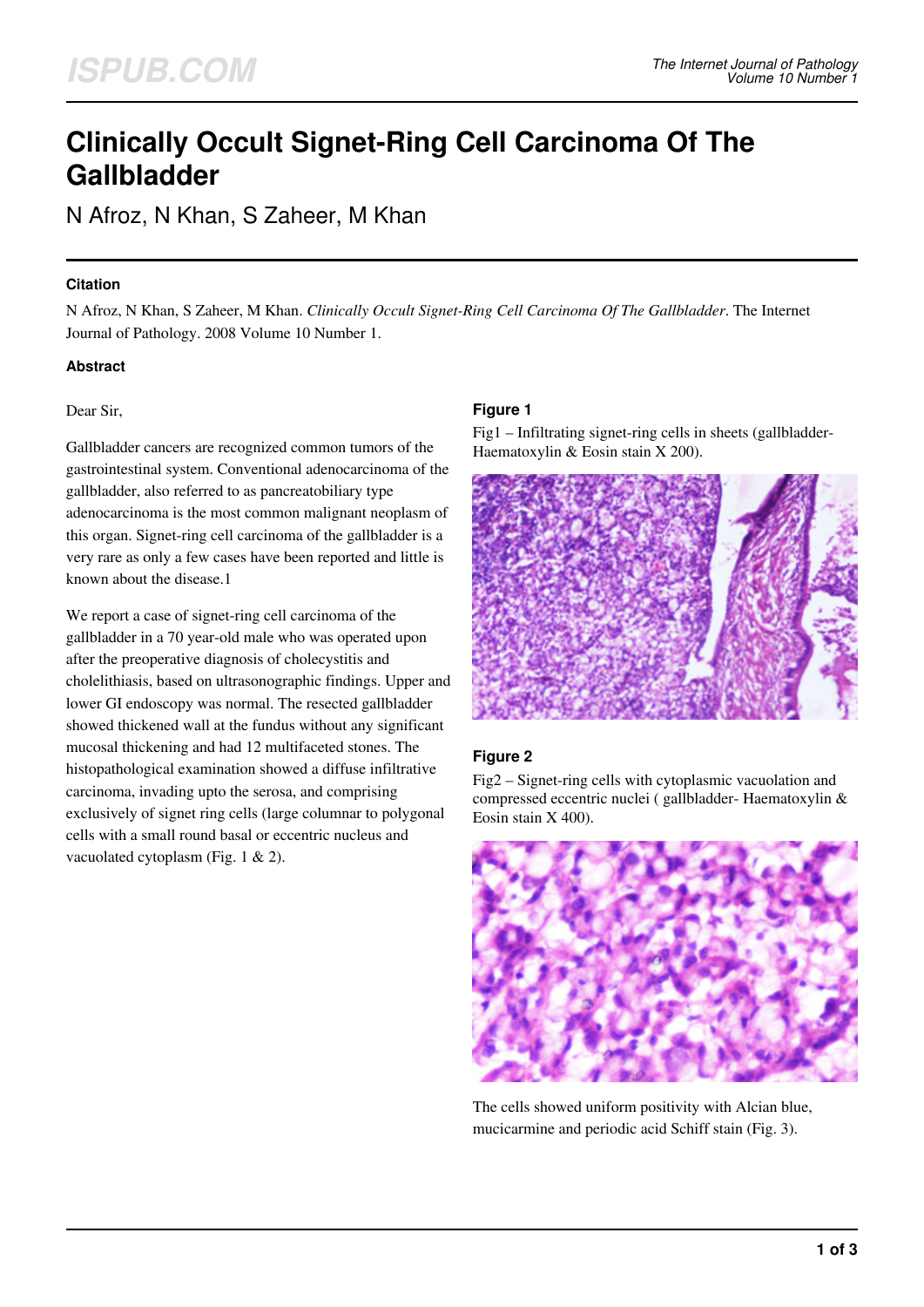# **Figure 3**

Fig3 - Signet-ring cells showing uniform cytoplasmic positivity ( gallbladder Periodic acid Schiff stain X 400).



The cytoplasmic vacuolation were negative for fat stains (Oil red O). Immunohisto-chemically, the signet ring cells showed positivity for pancytokeratin and epithelial membrane antigen, while these were negative for chromogranin A.

Patient denied to undergo a second look operation for curative resection and left the hospital

This entity is hereby reported because of its rarity, its unique

histomorphology and diagnostic inadequacy of the routinely performed ultrasonography, highlighting the significance of a thorough tissue sampling and use of special stains and immunohistochemistry to exclude other possibilities (e.g. signet ring carcinoid: which is chromogranin A positive and benign signet ring cell aggregates: which are confined to the surface of the gallbladder mucosa only2). Signet ring cell carcinoma of gallbladder is a highly aggressive neoplasm with potential risk of visceral and bony metastasis.3 Available reports revealed the fact that patient mortality has occurred within one year despite the radical surgery and conventional chemotherapy.1,4 Further information regarding advanced therapy may help to improve the prognosis of this aggressive tumor.

## **References**

1. Karabulut Z, Yildirim Y, Abaci I, Ilgici D, Ozyilkan O. Signet-ring cell carcinoma of the gallbladder: a case report. Advances in Therapy 2008, Vol. 25, No. 5:520-23. 2. Michal M, Chlumska A, Mukensnab CP. Signet ring cell aggregates simulating carcinoma in colon and gallbladdermucosa. Pathol Res Pract 1998, 194(3): 197-200. 3. Krunic AL, Chen HM, Lopatka K. Signet-ring cell carcinoma of the gallbladder with skin metastasis. Australas J Dermatol 2007, 48(3): 187- 9. 4. Ajiki T, Onoyama H, Tomita M, Sako T, Yamazaki I, Yamamoto M. et al. A case of signet-ring cell carcinoma of the gallbladder. Jpn J Gastroenterol Surg, 1994, 27: 2007-9.